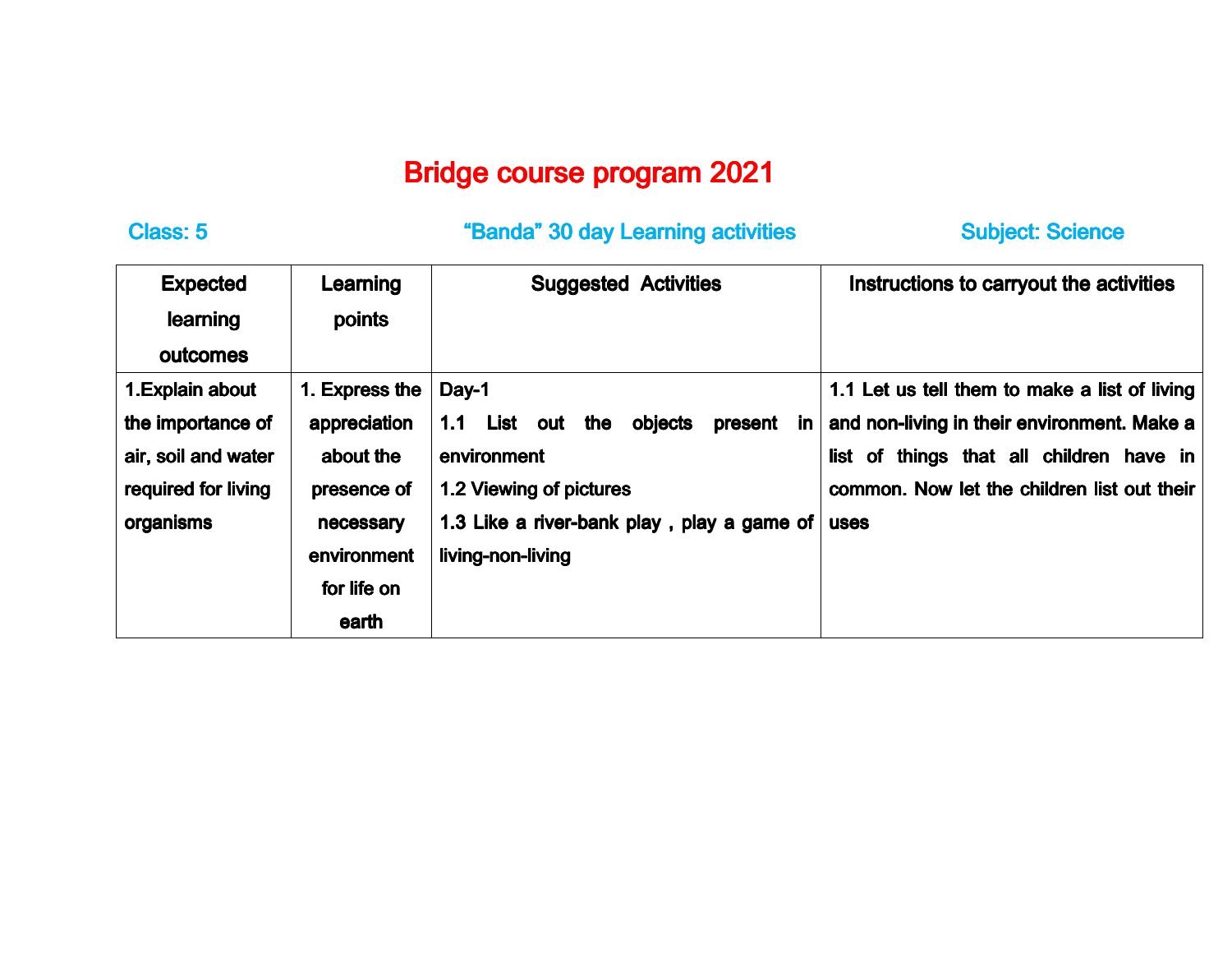| 2. Identifying<br>the<br>importance of<br>air, water &<br>soil | $Day-2$<br>2.1 Group discussion<br>2.2 Observation<br>2.3 Will they co-operate for me to live<br>2.4 Look at me once<br>-viewing at impurities | 2.1 Above list enables children to identify<br>the things that organisms need to live.<br>* Why air, water and soil are required for<br>organisms. This topic is given and asked to<br>discuss in group. Then lets collect their<br>opinion.<br>* Let us make children stand at the sides of<br>the roads carefully and ask them to<br>observe the phenomenon happening there.<br>Let us explain about different scenarios<br>where the air is polluted, what should be |
|----------------------------------------------------------------|------------------------------------------------------------------------------------------------------------------------------------------------|-------------------------------------------------------------------------------------------------------------------------------------------------------------------------------------------------------------------------------------------------------------------------------------------------------------------------------------------------------------------------------------------------------------------------------------------------------------------------|
| 3. Will explain<br>the change of<br>seasons.                   | Day-3<br>3.1 In the experience of constructing a<br>weather map enables them to list the<br>seasons                                            | done to prevent pollution and think about<br>this.<br>3.1 Ask them to write down about the<br>monthly report about the weather<br>(January-cold).<br>* Lets name the month where there is more                                                                                                                                                                                                                                                                          |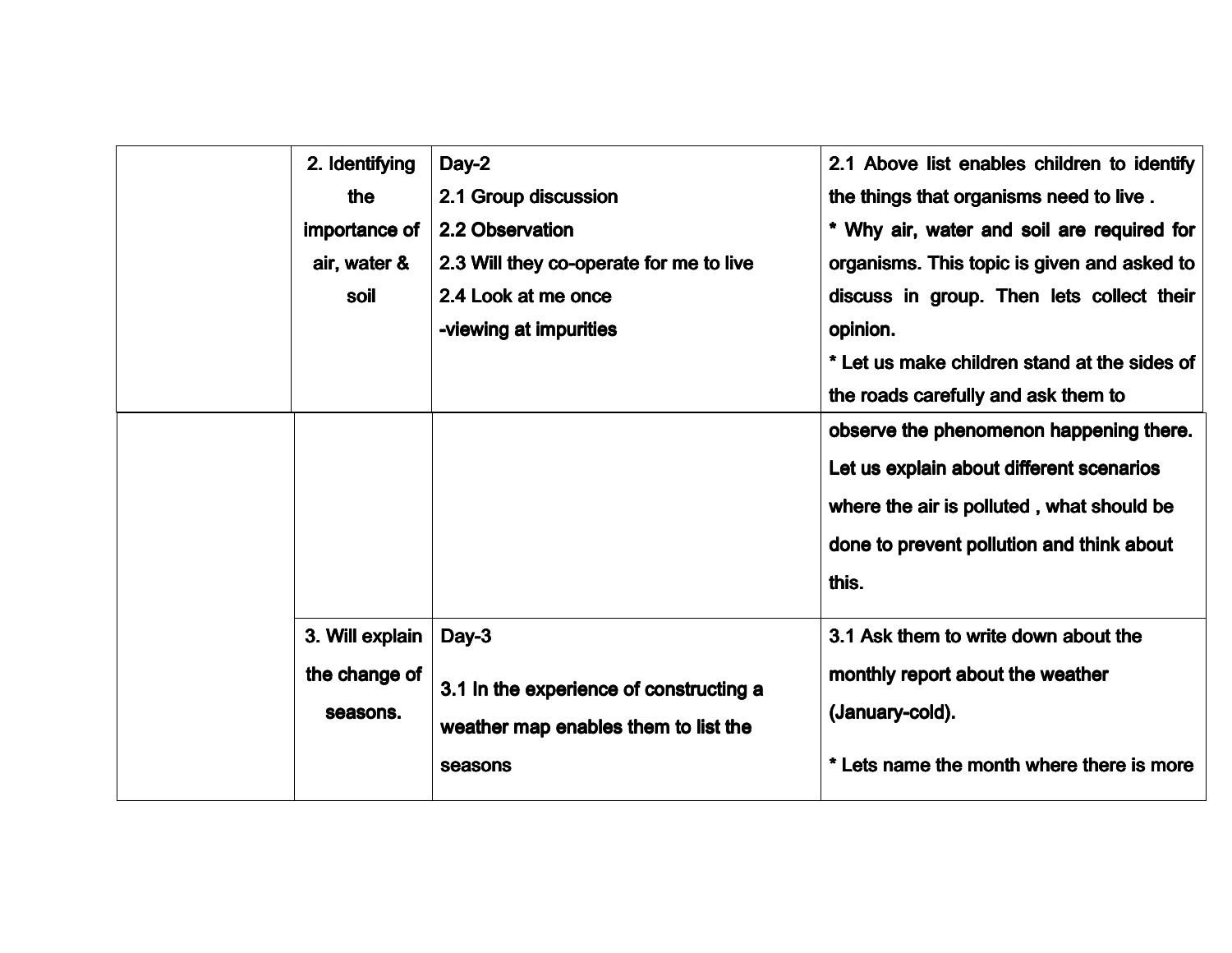| 3.2 Let us discuss      | cold, rainfall and summer. Depending on      |
|-------------------------|----------------------------------------------|
| 3.3 Album making        | this let them know how to categorize winter, |
|                         | monsoon and summer.                          |
| 3.4 Display of garments |                                              |
|                         | * Ask them to list out how the environment   |
|                         | will be in different seasons                 |
|                         | (Rainy season-cloudy weather, plants grow    |
|                         | well, we grow crops, climate will be cool,   |
|                         | etc.                                         |
|                         |                                              |
|                         | * Let us enable them to showcase the type    |
|                         | of garments to be worn in different seasons  |
|                         | by displaying different garments worn by     |
|                         | them or preparing picture album.             |
|                         |                                              |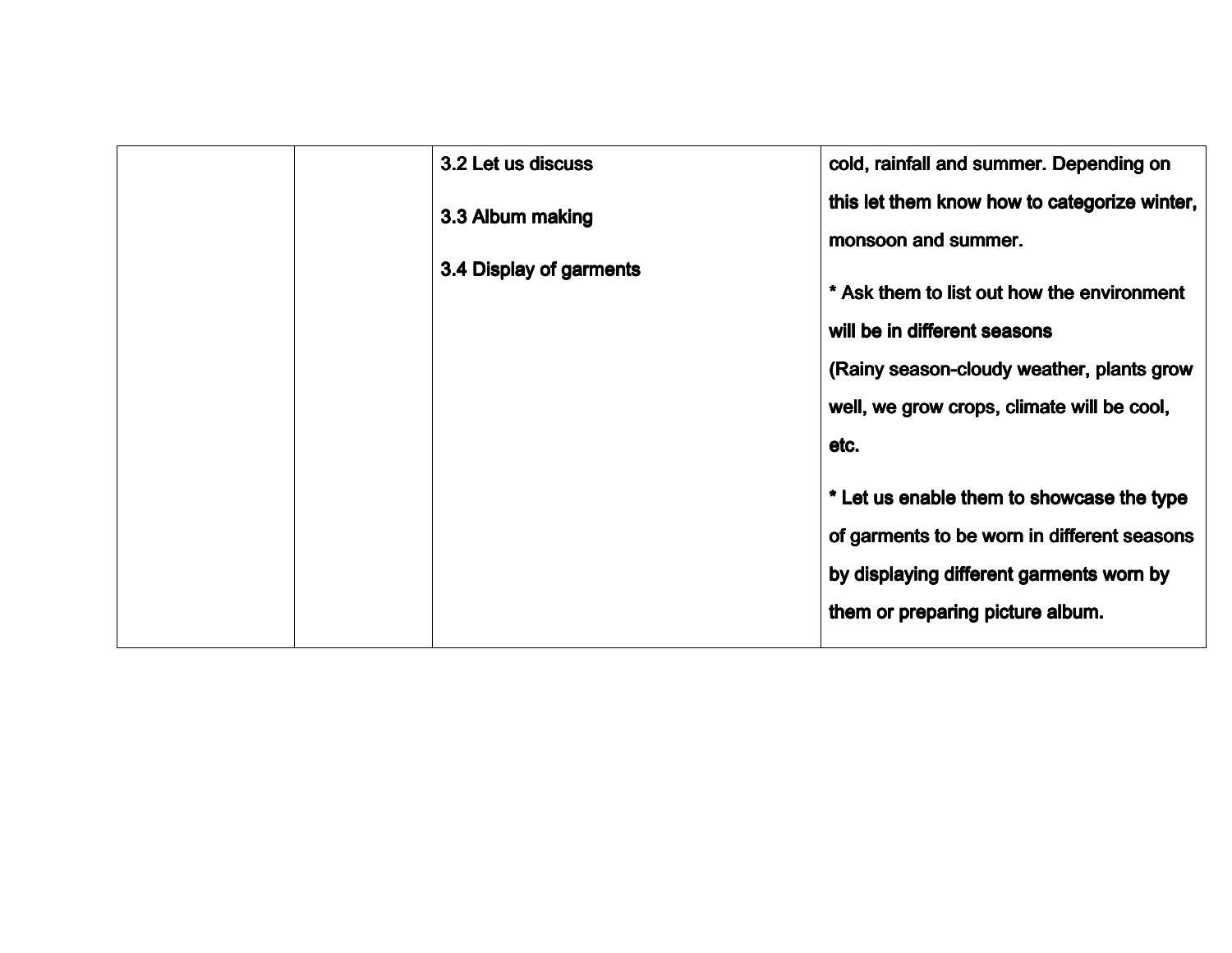| 2. Understand the                | 4. List out the                                                        | Day-4                                                                                                                                                                                   | * Let the children play a game to know                                                                                                                                                          |
|----------------------------------|------------------------------------------------------------------------|-----------------------------------------------------------------------------------------------------------------------------------------------------------------------------------------|-------------------------------------------------------------------------------------------------------------------------------------------------------------------------------------------------|
| source and<br>importance of food | various food<br>sources.<br>(plant origin,<br>animal origin)           | 4.1 Lets play a group game<br>4.2 A discussion on 'where will my food<br>come from?'<br>4.3 Classification of plant source and<br>animal source foods.<br>4.4 Practice sheet management | whether the food is from plant origin or<br>animal origin.<br>* Lets help the children to classify and<br>make a list of the source of food obtained<br>from plant source and animal source.    |
|                                  | 5. List out<br>various food<br>preparation<br>tools and<br>food items. | Day-5<br>5.1 'What do I need to fill my stomach<br>with?'<br>Prepare the list.<br>5.2 Album making.<br>5.3 Classification activity.                                                     | 6.1<br>Lets list the various utensils used to<br>prepare food at home every day , and in<br>functions.<br>7. Let us help the children to collect the<br>pictures of utensils and make an album. |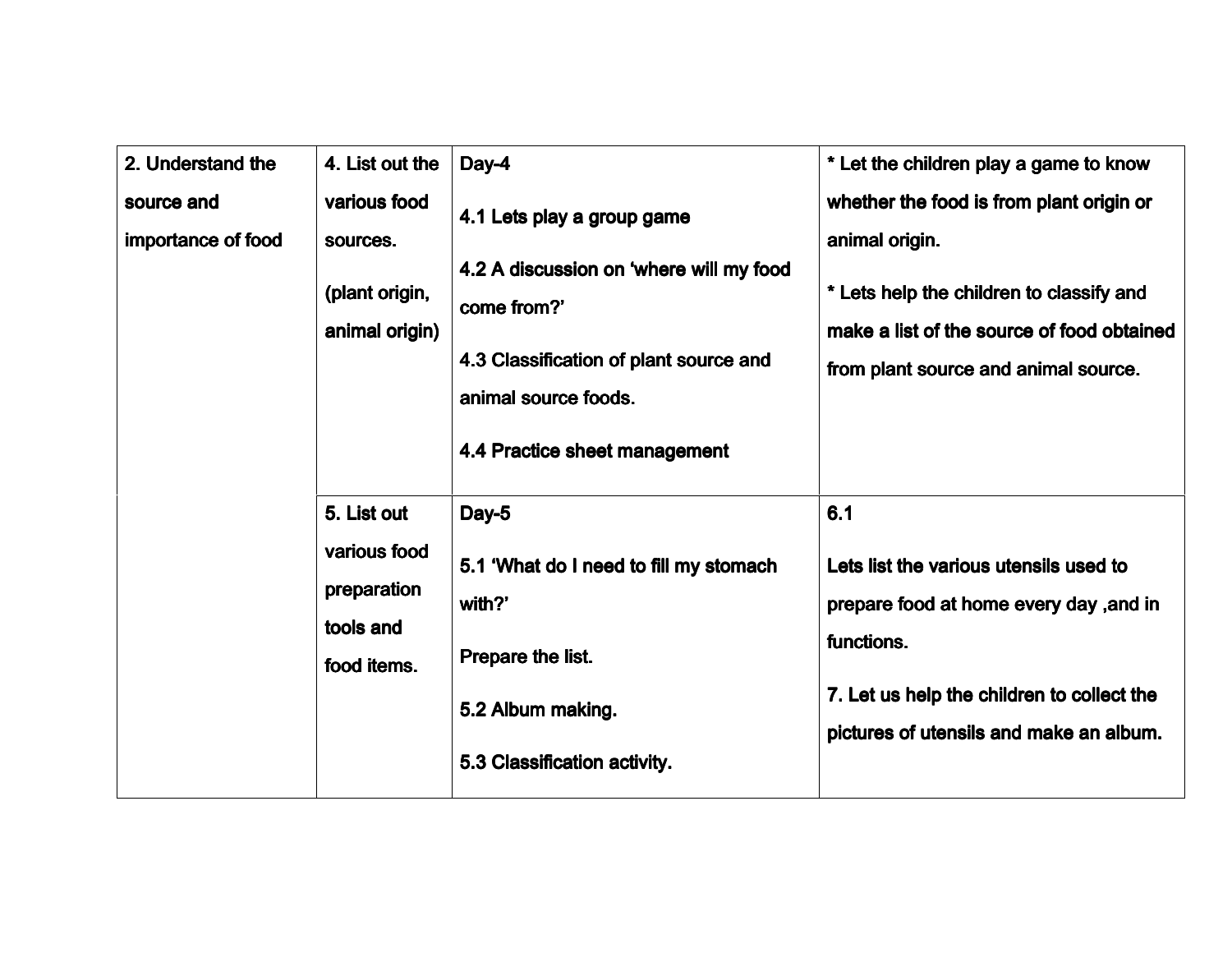|                                                         | 5.4 Prepare the table.                                                                                                  |                                                                                                                                                                                                                                                    |
|---------------------------------------------------------|-------------------------------------------------------------------------------------------------------------------------|----------------------------------------------------------------------------------------------------------------------------------------------------------------------------------------------------------------------------------------------------|
| 6. List the<br>nutrients<br>present in<br>various food  | 6.1 Lets classify the food items<br>6.2 Lets make the table<br>6.3 The activity of matching food and<br>their nutrients | 8.1 Give them a chance to list out the<br>ingredients used to prepare the food.<br>The food items are classified into grains,<br>pulses, fruits, vegetables, greens,<br>vegetable oil grains, animal origin food<br>and help them to make a table. |
| 7. They will<br>learn about<br>the food and<br>cultural | Day-6<br>7.1 Lets see and enjoy group activity<br>7.2 Display video                                                     | 9.1 Classify children into group of 3. The<br>1 <sup>st</sup> group celebrations in their homes, 2 <sup>nd</sup><br>group festival celebrated in their<br>hometown and 3 <sup>rd</sup> group about the                                             |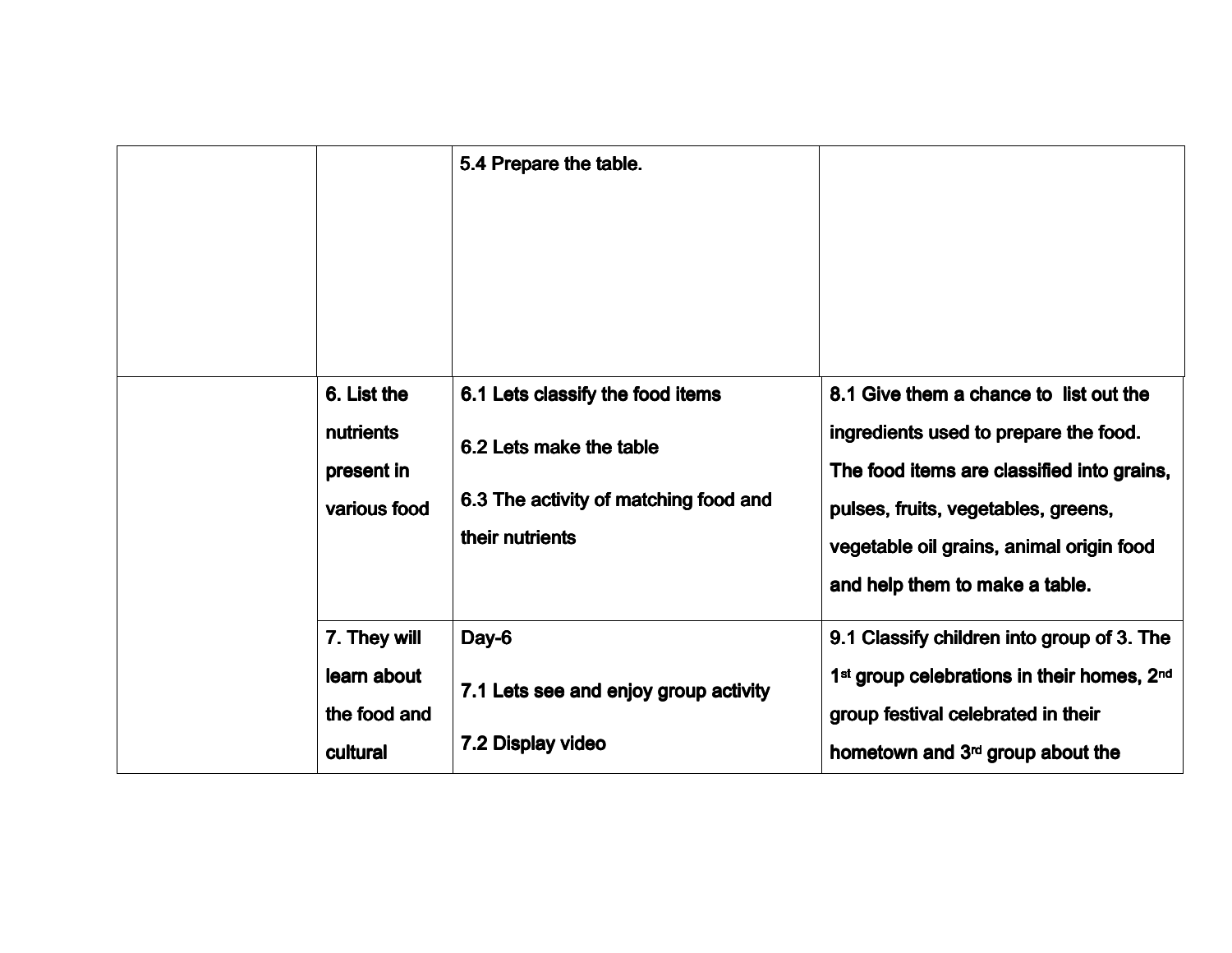| diversity<br>around them                                                                       | 7.3 Share experience                                                                                      | culinary and cultural activities at the fair.<br>Collect the details and lets give them a<br>chance to explain.                                                                                                                                                                                 |
|------------------------------------------------------------------------------------------------|-----------------------------------------------------------------------------------------------------------|-------------------------------------------------------------------------------------------------------------------------------------------------------------------------------------------------------------------------------------------------------------------------------------------------|
| 8. List the<br>sources of<br>water                                                             | Day-7<br>8.1 Album making<br>8.2 Lets play a game 'finding the water<br>source'<br>8.3 Visit the location | 10.1 Collect pictures of various sources<br>of water and help them to make an<br>album.                                                                                                                                                                                                         |
| 9. They shall<br>list the uses<br>of water and<br>discuss its<br>importance<br>with their peer | Day-8<br>9.1 Mime<br>9.2 Group discussion<br>9.3 Short drama about the uses of water                      | Make the children stand in a circle and<br>ask each child to come to the center of<br>the circle to showcase mime about uses<br>of water. Let the rest recognize the<br>performance of their peer and say it.<br>What would happen if water is not there?<br>Pose 4 such similar questions to 4 |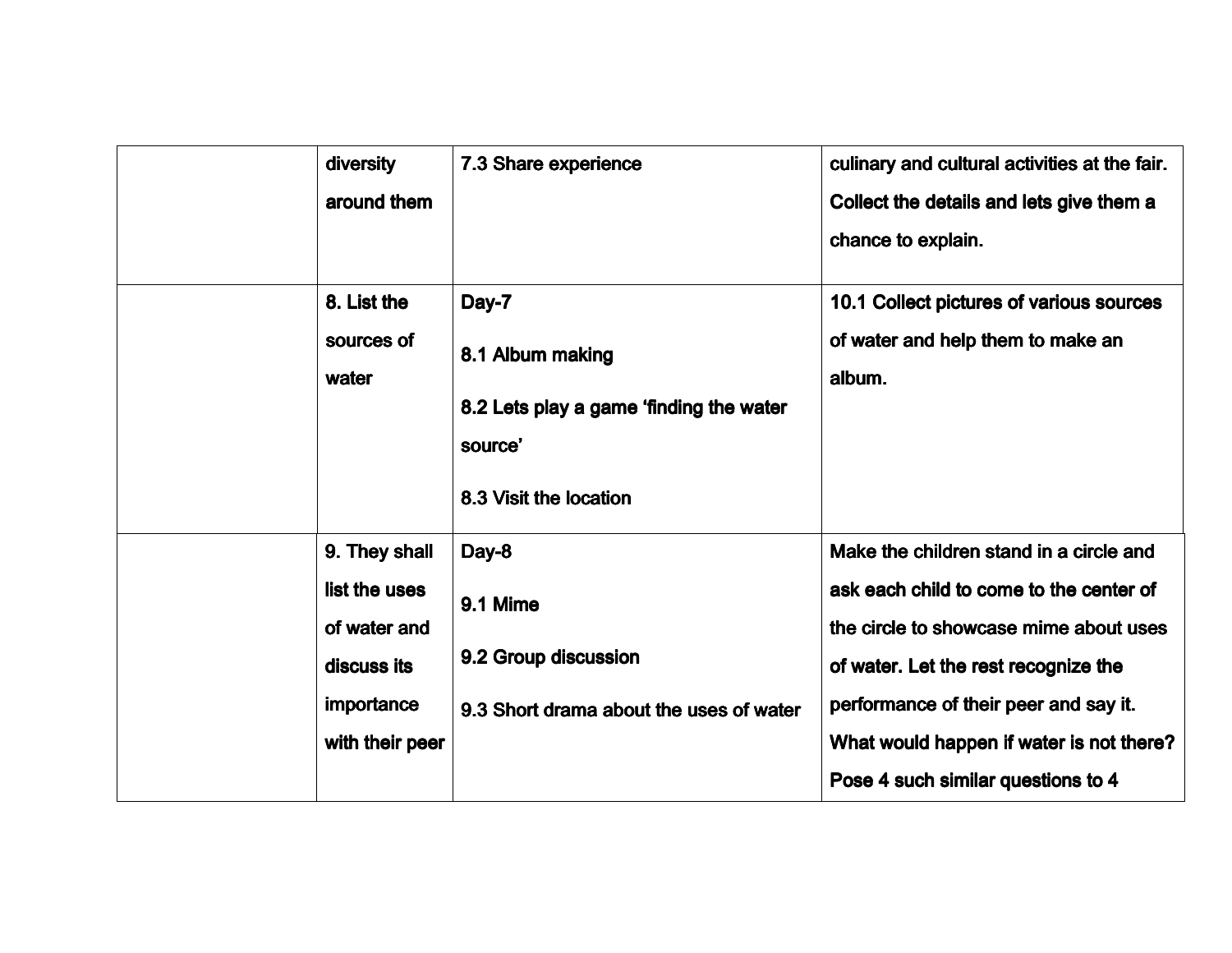| group.                                              |                                                              | groups. Enable children to discuss in<br>their group and present their ideas.                                                           |
|-----------------------------------------------------|--------------------------------------------------------------|-----------------------------------------------------------------------------------------------------------------------------------------|
| 10. They will<br>know how<br>water gets<br>polluted | Day-9                                                        | 10.1 Let us display the videos of various<br>scenarios for water contamination.                                                         |
|                                                     | 10.1 Video display<br>10.2 Scenario viewing<br>10.3 Roleplay | After watching the video let the children<br>explain how to control water pollution.<br>https://www.youtube.com/watch?v=Om4<br>2Lppkd9w |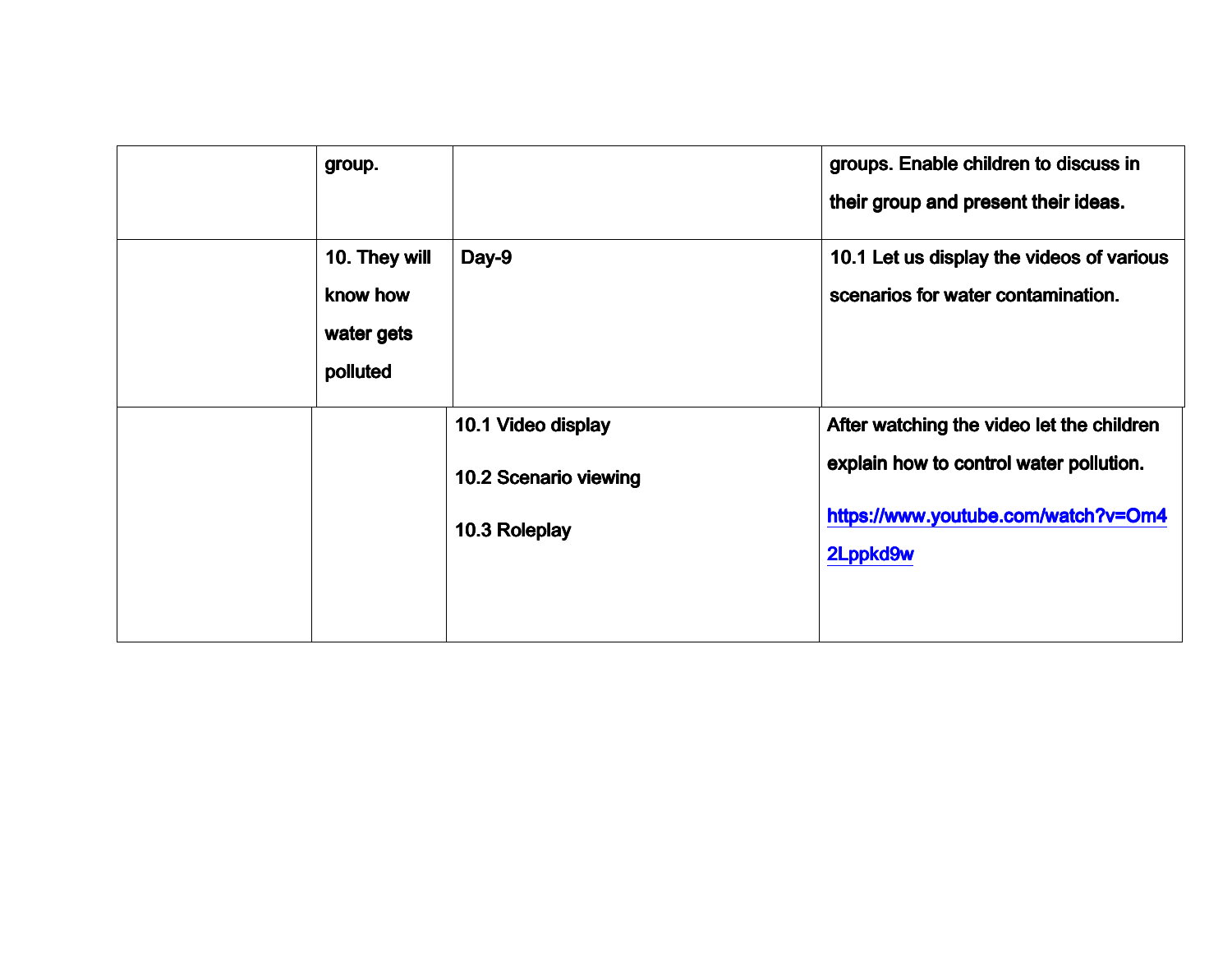| 11. They will                                | Day-9                                                                | 11.1                                                                                                                   |
|----------------------------------------------|----------------------------------------------------------------------|------------------------------------------------------------------------------------------------------------------------|
| discuss about<br>what they<br>should do to   | <b>11.1 Discussion</b><br>What should I do to avoid water pollution? | After watching the videos, children<br>discuss with each other, list of the effects<br>that polluted water have on the |
| realize the<br>effects the<br>polluted water | 11.2 PPT/Video display<br>11.3 Discussion by using card of praise    | organisms.<br>Then let us give an opportunity to explain                                                               |
| can have on<br>living<br>organisms           | 11.4 Making a practice sheet                                         | about our role in maintaining hygienic<br>water.                                                                       |
|                                              |                                                                      | https://www.youtube.com/watch?v=GGn<br><b>k2bUH6ys</b>                                                                 |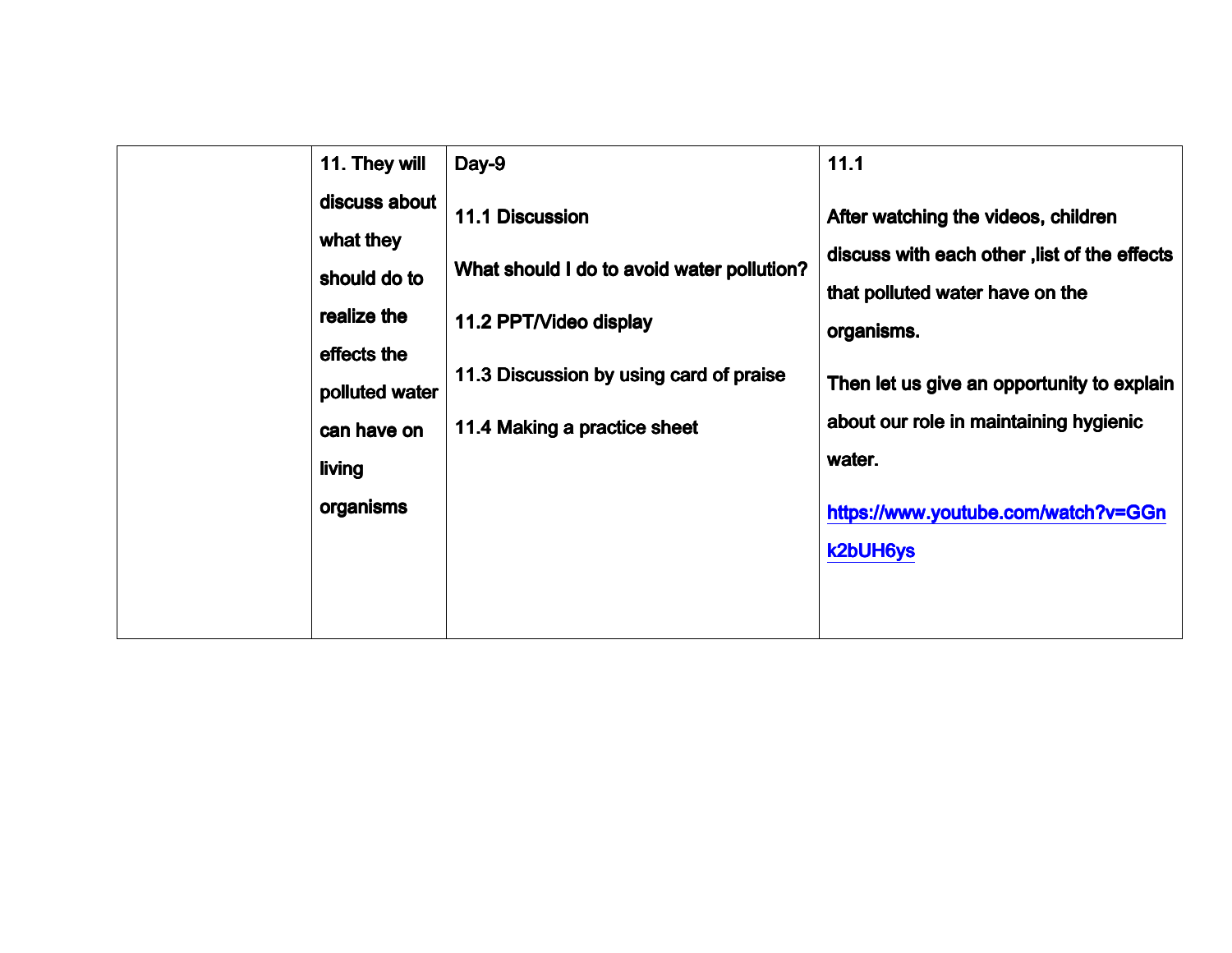| 12. By<br>understanding the<br>functions of the<br>organs of the human<br>body and helps them<br>to have<br>Good health. | 12. They<br>identify the<br>parts of the<br>body and<br>understand<br>their<br>functions.                        | <b>Day-10</b><br>12.1 Performing a song<br>'How nice my body is'<br>12.2 Image viewing<br>12.3 Assembling flash cards | 12.1<br>Lets play a song performance to<br>recognize body parts.<br>13. Let the children attach the flash<br>cards to illustrate the functions of the<br>body parts.                                                                   |
|--------------------------------------------------------------------------------------------------------------------------|------------------------------------------------------------------------------------------------------------------|-----------------------------------------------------------------------------------------------------------------------|----------------------------------------------------------------------------------------------------------------------------------------------------------------------------------------------------------------------------------------|
|                                                                                                                          | 14.<br><b>Introduction</b><br>to the main<br>functions<br>going on in<br>the body and<br>their related<br>organs | <b>Day-11</b><br>13.1 Video display<br>13.2 Group discussion<br>13.3 Filling up of practice sheets                    | 13.1 Using video introduce the functions<br>of the outer and inner organs of the body.<br>Give them practice sheet and encourage<br>them to perform their activities.<br>15.<br>https://www.youtube.com/watch?v=8Nb9<br><b>E62p2c0</b> |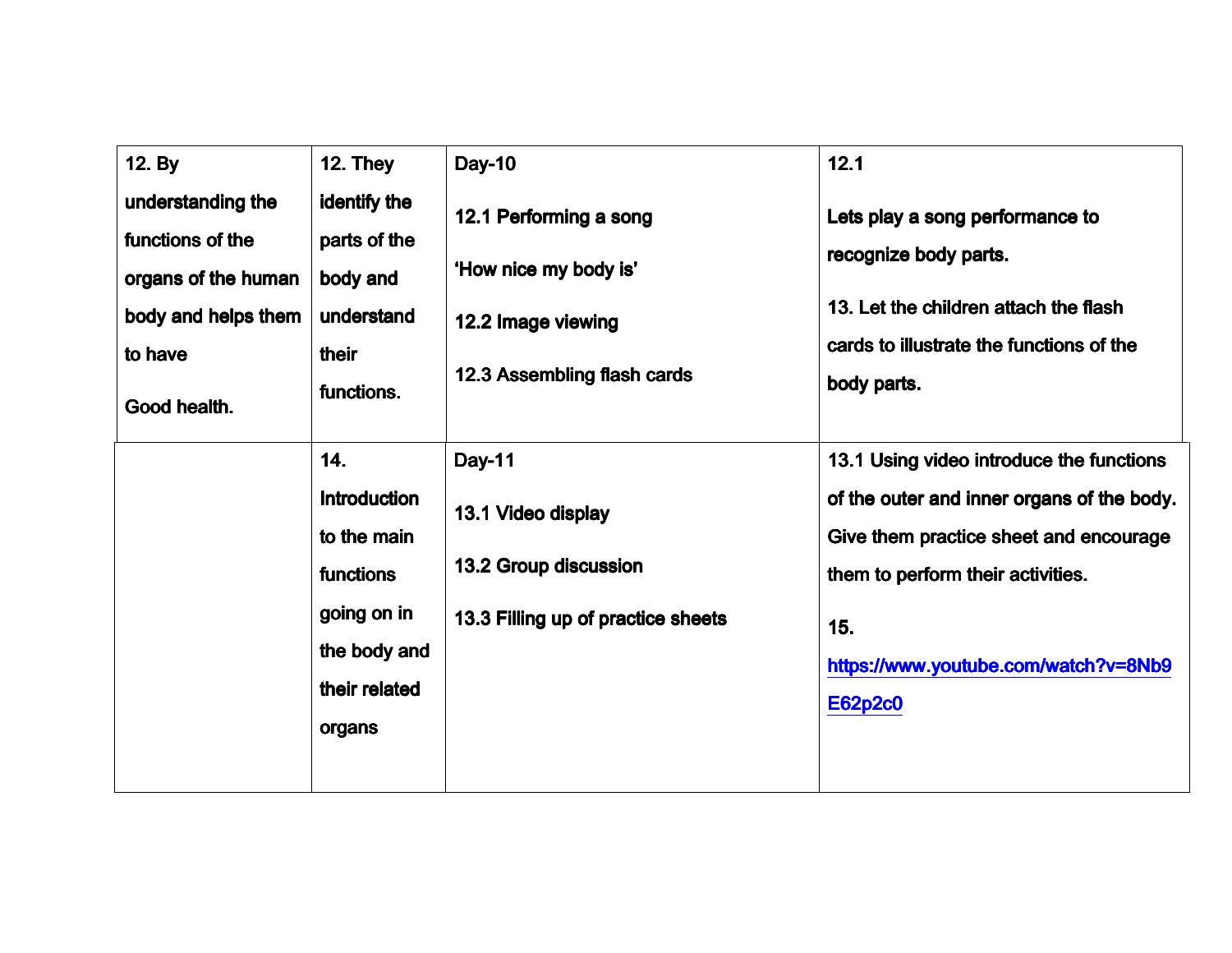| <b>14. The</b><br>practice of<br><b>cleanliness</b><br>leads to good<br>health is<br>decided and | <b>Day-12</b><br>14.1 Interview- what should I do to get<br>good health?<br><b>14.2 Group discussion</b><br><b>14.3 Question and answers</b> | 14.1 Let us help them to collect<br>information after interviewing local<br>doctors/health care workers about safety<br>of our body and diseases.<br>16. Let us facilitate group discussion |
|--------------------------------------------------------------------------------------------------|----------------------------------------------------------------------------------------------------------------------------------------------|---------------------------------------------------------------------------------------------------------------------------------------------------------------------------------------------|
| such attitude<br>has been<br>adopted by<br>them                                                  |                                                                                                                                              | about how to protect our health. After this<br>discussion facilitate them to write down<br>and explain about the changes that<br>children want to make in their day to day<br>activities.   |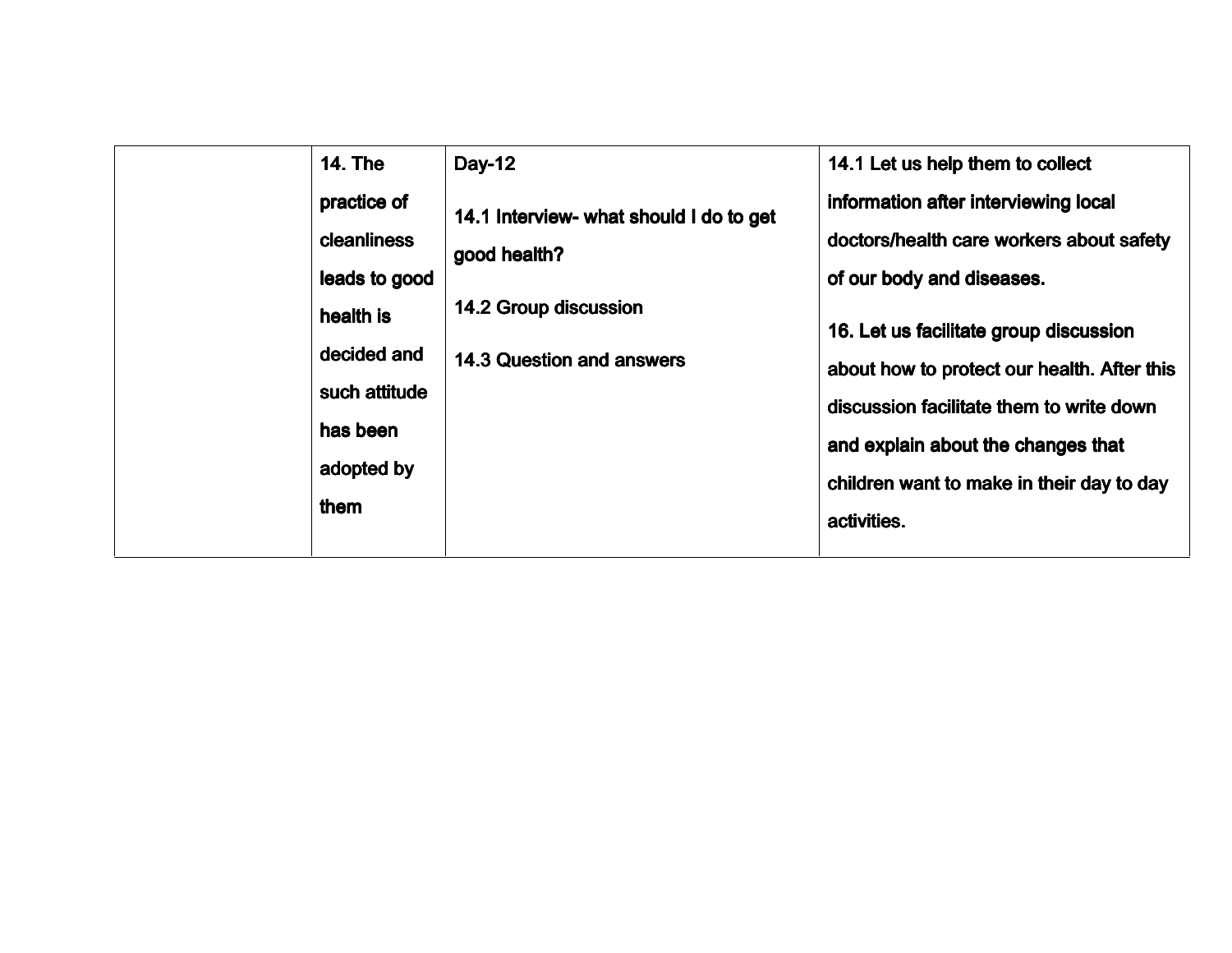|                                                                      | 15. Knowing<br>changes in<br>transport and<br>communicatio<br>n devices<br>from time to<br>time | <b>Day-13</b><br>15.1 Meeting with elders<br>15.2 Map making                 | Meet the elders and collect the details of<br>the vehicles they used for travelling<br>during their time in the classroom and<br>provide an opportunity to explain. |
|----------------------------------------------------------------------|-------------------------------------------------------------------------------------------------|------------------------------------------------------------------------------|---------------------------------------------------------------------------------------------------------------------------------------------------------------------|
| 17. Transport and<br>communication<br>devices will be used<br>wisely |                                                                                                 | 15.3 Stick the pictures of vehicles<br>15.4 Draw the diagram of vehicles and | Assist them to make a map of how<br>vehicles are used to travel near and far                                                                                        |
|                                                                      |                                                                                                 | colour it                                                                    | distances have changed over time.                                                                                                                                   |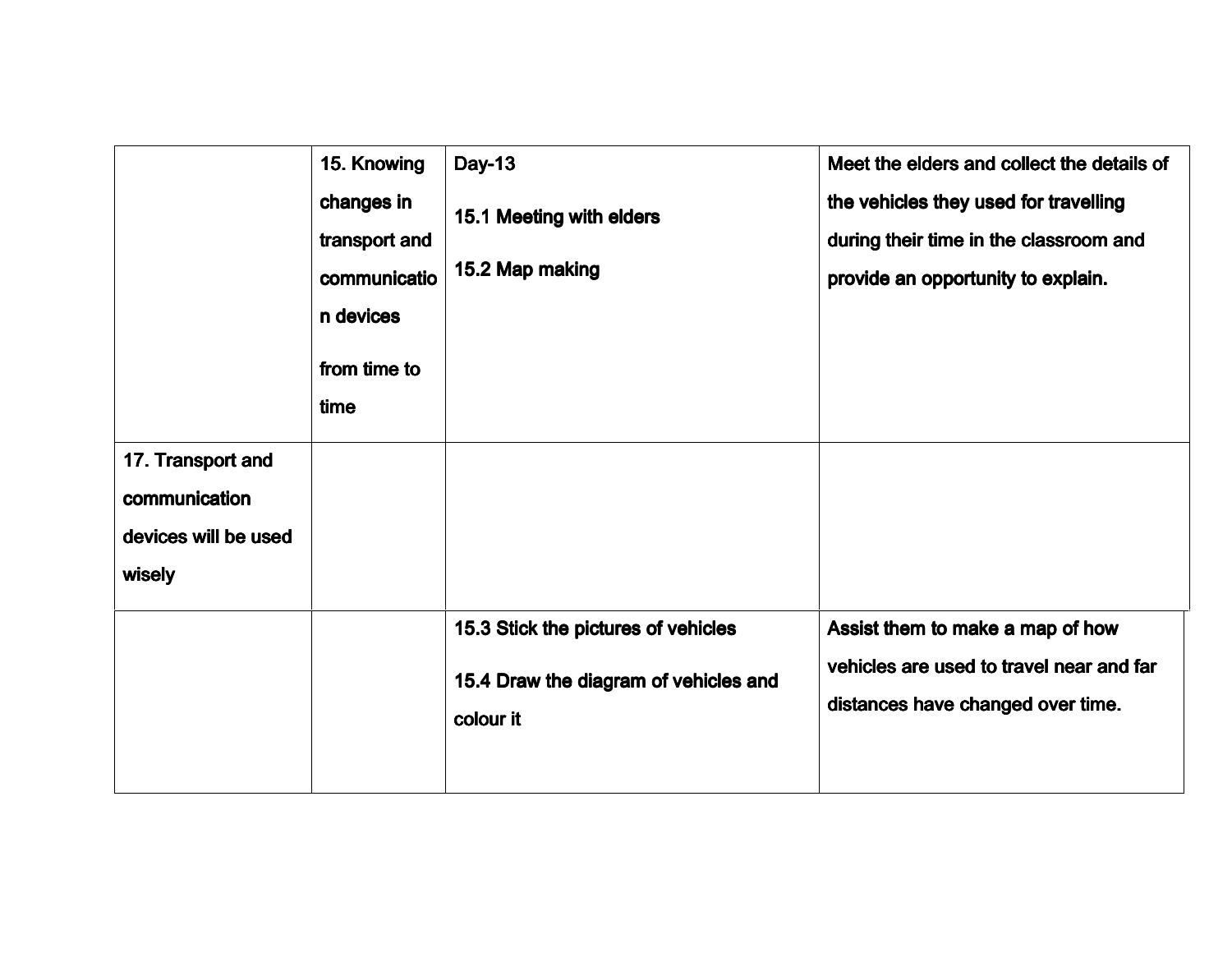| 16. Different<br>vehicles are<br>classified<br>according to<br>the types of<br>transportation | <b>Day-14</b><br>16.1 Viewing vehicles<br><b>16.2 Classification</b><br>16.3 Preparing an album of pictures<br>16.4 Me and my vehicle mime                | 16.1 Take the children out of the<br>classroom, make them view different<br>types of vehicles. Discuss their features<br>and sort them to classify by the way they<br>travel on land, air , water(in and on).<br>18. Lets encourage them to make an<br>album by collecting pictures of vehicles<br>and categorize them based on the way<br>they travel by land, sky and water. |
|-----------------------------------------------------------------------------------------------|-----------------------------------------------------------------------------------------------------------------------------------------------------------|--------------------------------------------------------------------------------------------------------------------------------------------------------------------------------------------------------------------------------------------------------------------------------------------------------------------------------------------------------------------------------|
| 17. Develop a<br>sensitive<br>attitude<br>towards<br>animals used<br>for<br>transportation    | <b>Day-15</b><br>17.1 Viewing<br>17.2 'Do animals feel pain?' discussion<br>and imagination<br>17.3 Guidance by veterinary doctors an<br>animal caretaker | 19.17.1 To view the situations where<br>animals are used for transportation either<br>in person or in videos.<br>https://www.youtube.com/watch?v=CKJD<br>t2k2ql0<br>20. Let us list the problems we give them.                                                                                                                                                                 |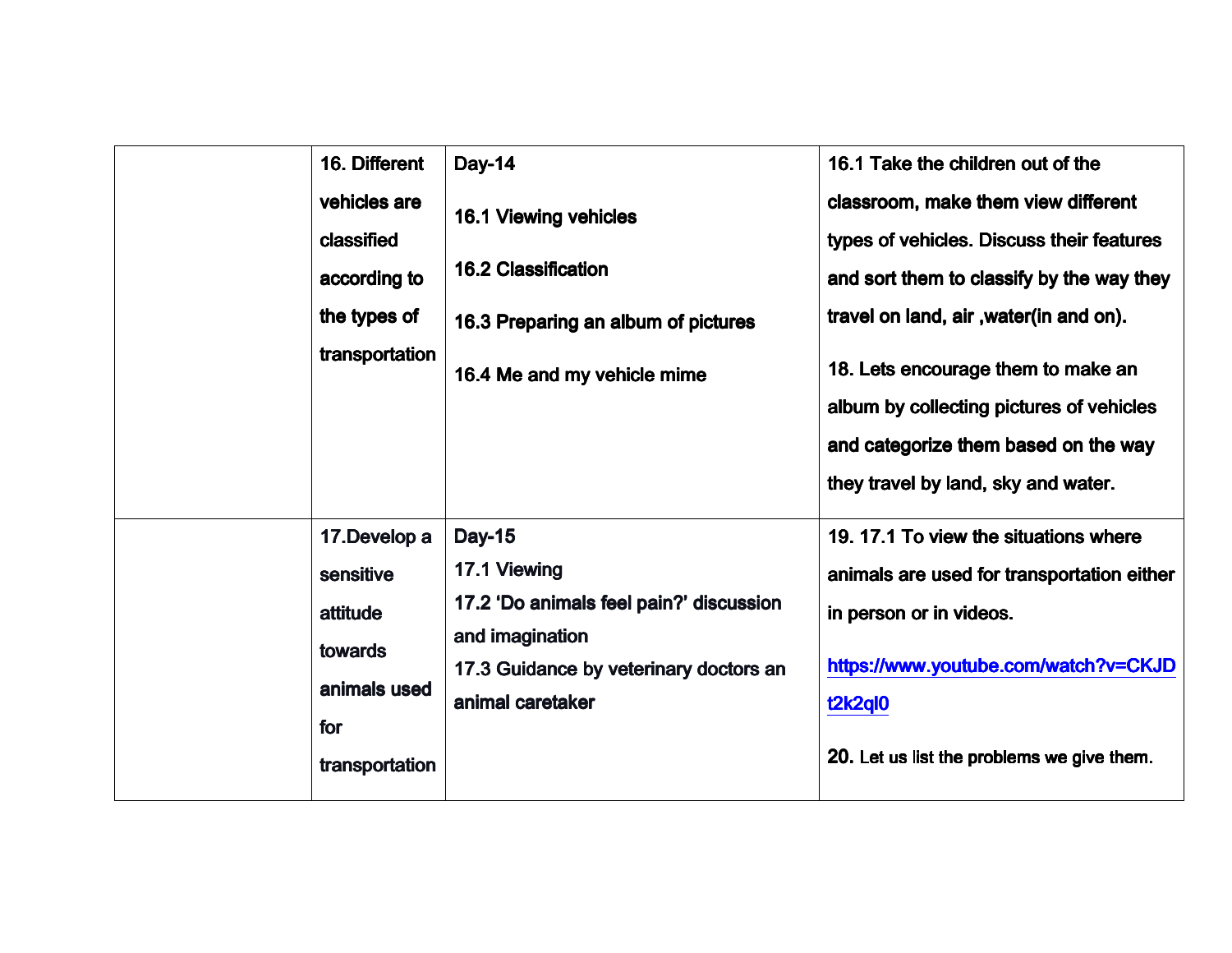|                                                                                                                                 |                                                                                                               | Facilitate to discuss in groups how to manage their<br>problems without disturbing out work. If we use animals let<br>the children be given opportunity to tell how they are going<br>to deal with animals                                                                                                                                                    |
|---------------------------------------------------------------------------------------------------------------------------------|---------------------------------------------------------------------------------------------------------------|---------------------------------------------------------------------------------------------------------------------------------------------------------------------------------------------------------------------------------------------------------------------------------------------------------------------------------------------------------------|
| 18. They will know<br>that digital<br>communication<br>devices should be<br>used sparingly and<br>safely only when<br>necessary | <b>Day-15</b><br>18.1 Table making<br>18.2 Video viewing<br>18.3 'Can I use the mobile'<br><b>Discussion.</b> | 18.1 Let us facilitate them to fill in the table about different<br>communication devices used at home and their<br>application.<br>18.2 Let us convince them through lecture or videos about<br>the uses and the problem that the digital media has<br>created<br>* Let us guide them how to use them safetly.<br>https://www.youtube.com/watch?v=ndOBvXwXxM |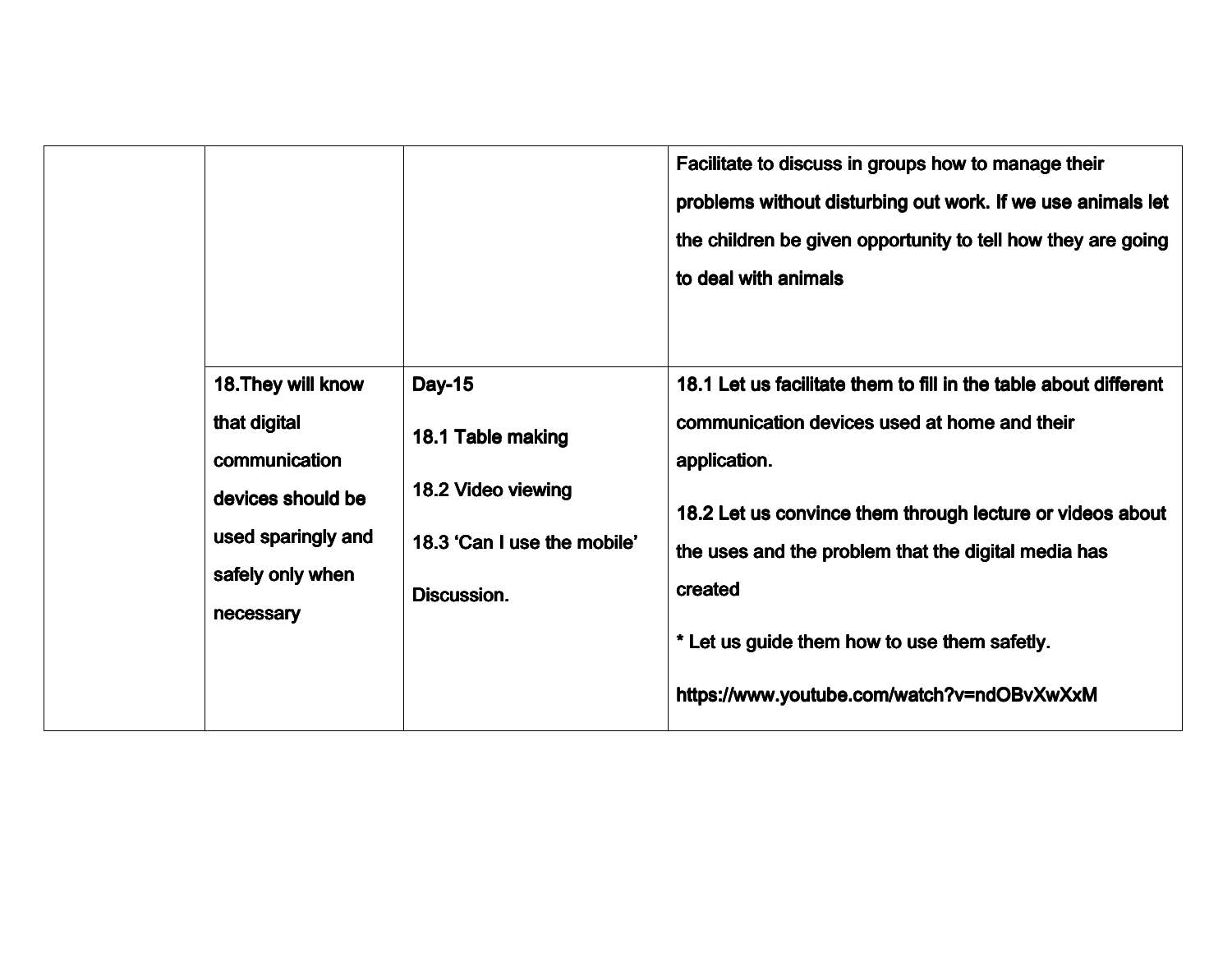| 21. If traffic rules                                                     | 19. Listing the     | <b>Day-16</b>                                                                                           | 19.4 Based on their experiences, allow children to make a                                                              |
|--------------------------------------------------------------------------|---------------------|---------------------------------------------------------------------------------------------------------|------------------------------------------------------------------------------------------------------------------------|
| are followed and<br>accidents can be<br>minimized if we<br>are cautious. | causes of accidents | 19.1 Preparing a list of traffic<br>accidents and accidents from<br>hot objects and other<br>accidents. | list of accidents individually and in groups, and display<br>them in them classroom. Let them all be read by children. |
|                                                                          |                     | 19.2 A portrait of video<br>viewing<br><b>19.3 Discussion about</b><br>warning measures                 |                                                                                                                        |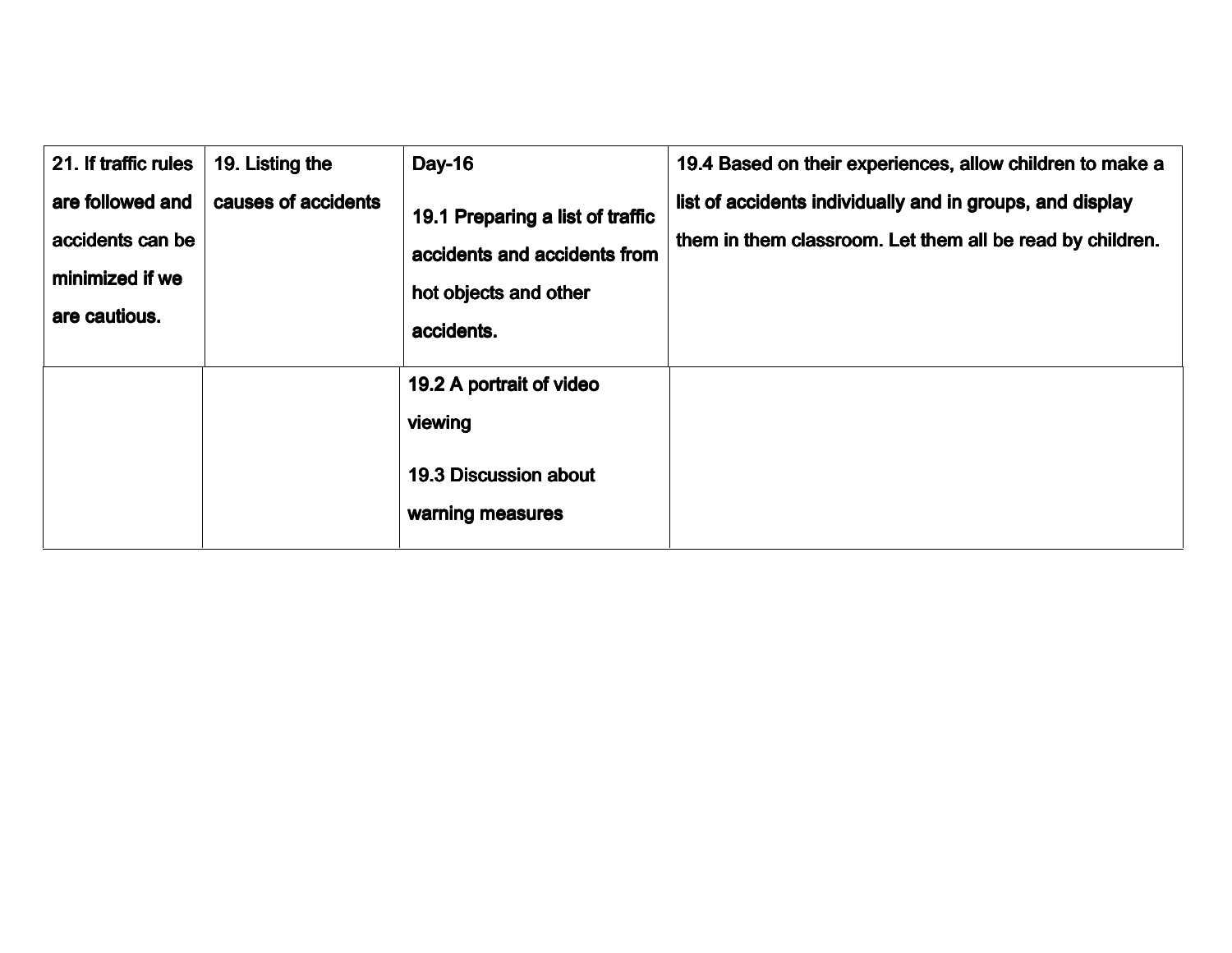| 20. Learn to read                             | <b>Day-17</b>                                                                                                                           | 20.1 Lets first display the traffic symbols and lets teach                                                                                                                                                                                                                                            |
|-----------------------------------------------|-----------------------------------------------------------------------------------------------------------------------------------------|-------------------------------------------------------------------------------------------------------------------------------------------------------------------------------------------------------------------------------------------------------------------------------------------------------|
| traffic signals                               | 20.1 Playing with flash cards                                                                                                           | them by explaining it.                                                                                                                                                                                                                                                                                |
|                                               | 20.2 Drawing diagrams,<br>reading symbol<br>20.3 Matching the flash cards<br>of symbol and their<br>descriptions.<br>20.4 Video viewing | 20.2 On their way to home from school and vice versa, lets<br>encourage them to write down the picture and description<br>of the symbols they have noticed.<br>20.3 Lets make them play matching of flash cards with<br>symbols and their explanation.<br>https://www.youtube.com/watch?v=OQQToxyMi1w |
| 22. Know and follow<br>the road safetly rules | <b>Day-18</b><br>21.1 Collection of information.<br>21.2 Group discussion<br>21.3 Preparing charts                                      | 21.1 Invite a traffic constable to school and allow the<br>children to collect information through asking questions.<br>21.2 Facilitate to change their attitude, discuss with the<br>children why they should follow the traffic rules of the road.                                                  |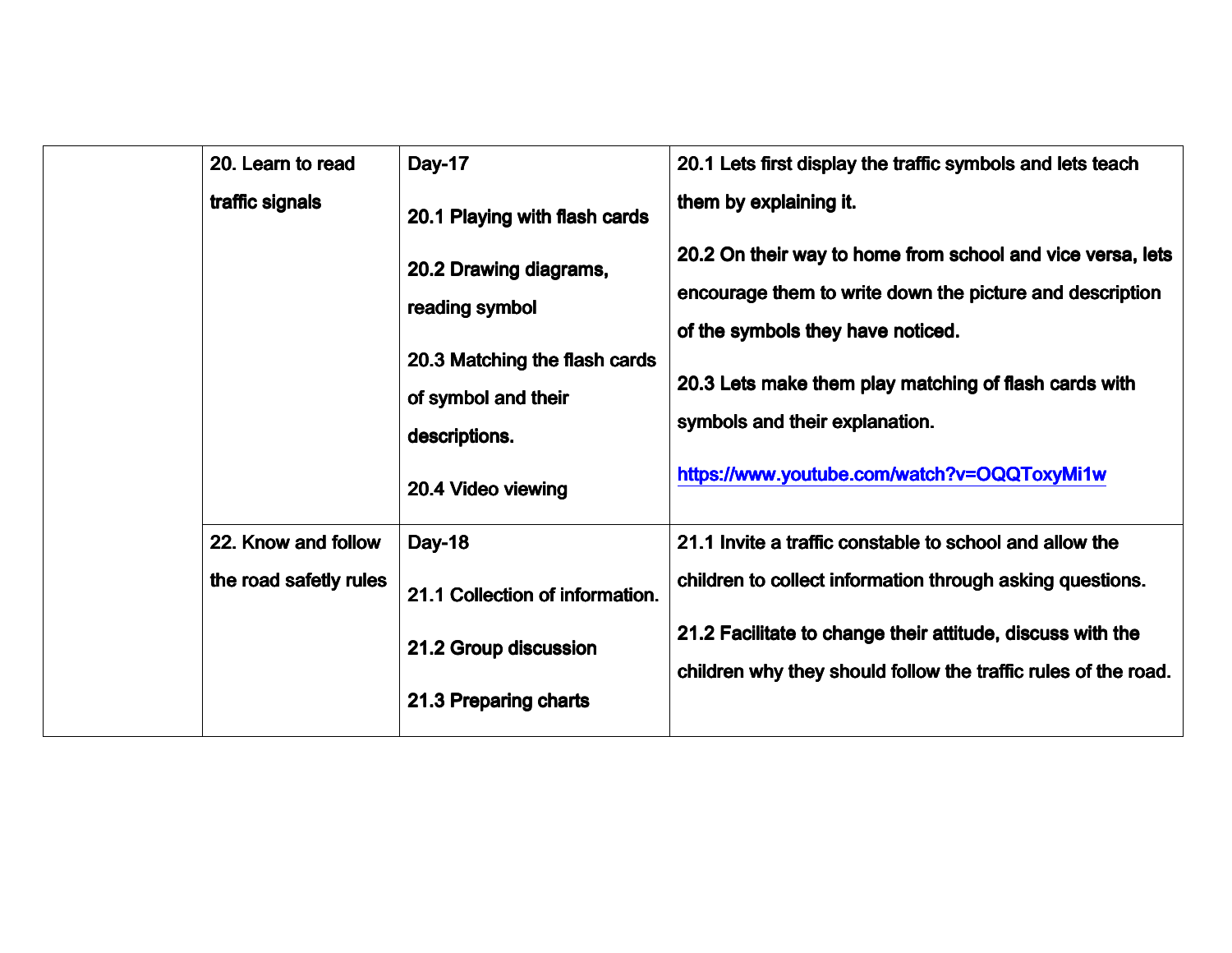|                                                       | 23. They decide                                                                                | <b>Day-18</b>                                                                                 | 21.3 Display chart of information, lets make children read                                                                                                                                                                    |
|-------------------------------------------------------|------------------------------------------------------------------------------------------------|-----------------------------------------------------------------------------------------------|-------------------------------------------------------------------------------------------------------------------------------------------------------------------------------------------------------------------------------|
|                                                       | generally accidents at                                                                         | 22.1 'How to be safe from an                                                                  | it.                                                                                                                                                                                                                           |
|                                                       | home and outside can                                                                           | accident?' Chart preparation.                                                                 | 22.1 Lets give them home assignment and ask them to list                                                                                                                                                                      |
|                                                       | be avoided by                                                                                  | 22.2 Video display                                                                            | out about accidents/situations in everyday life and caution                                                                                                                                                                   |
|                                                       | executing caution.                                                                             | 22.3 Lecture by experts                                                                       | to be taken.                                                                                                                                                                                                                  |
| 24. The people<br>of our state will<br>appreciate the | 23. They shall list out<br>about festivals, fairs<br>, etc. that depict<br>indigenous culture. | <b>Day-19</b><br>23.1 Sharing a days<br>experience at the fair<br>23.2 collecting information | 23.1 Divide the children into group of four. Let the 1 <sup>st</sup> group<br>share their experience at home, 2 <sup>nd</sup> group celebrating<br>festivals in their hometown and 3rd group about food<br>prepared in fares. |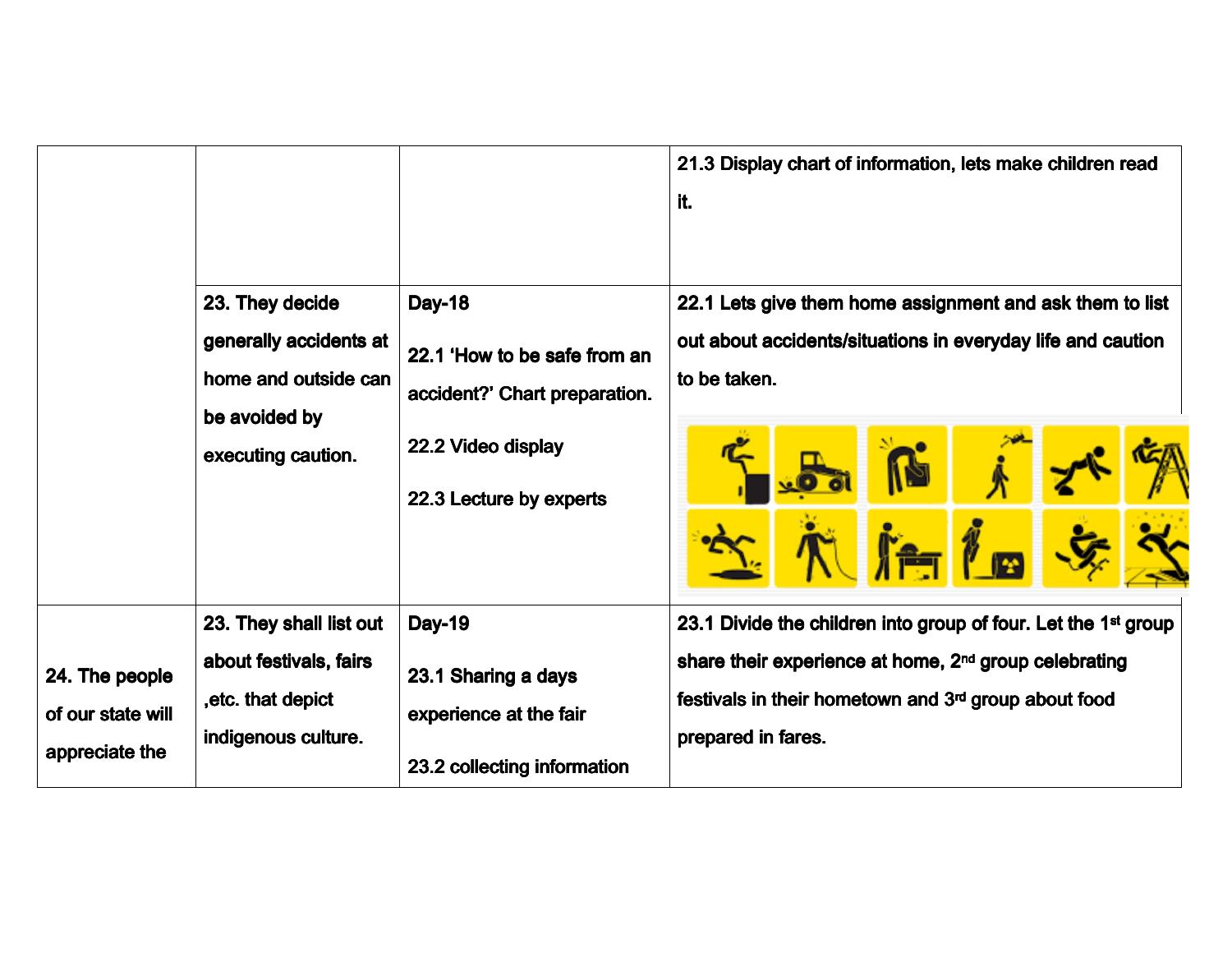| diverse diet and |                                                                                                 | from the group regarding                                                                                   | 23.2 Lets provide an opportunity to gather in detail about                                                                                                                                              |
|------------------|-------------------------------------------------------------------------------------------------|------------------------------------------------------------------------------------------------------------|---------------------------------------------------------------------------------------------------------------------------------------------------------------------------------------------------------|
| variety.         |                                                                                                 | festive fun.                                                                                               | clothing and cultural events. Explain in the classroom.                                                                                                                                                 |
|                  |                                                                                                 | 23.3 Discussion<br>23.4 Visit the location                                                                 |                                                                                                                                                                                                         |
|                  | 25. Sharing<br>experiences of<br>festivals and fares<br>they have attended.                     | <b>Day-19</b><br>24.1 Sharing of experience<br><b>24.2 Question answers</b><br>24.3 Framing of small essay | 24.1 Let the children be given the opportunity to share with<br>their friends about experiences of their participation in fair,<br>festival, circus and other experiences of excursion.                 |
|                  | 26. Getting to know<br>about the variety of<br>food used by people,<br>diversity of clothing of | <b>Day-20</b><br>25.1 Video display<br>25.1 Conversation                                                   | 25.1 We can acquaint children about food, dress, traditions<br>in various parts of state through video clips, pictures.<br>25.2 Lets interact with the children to compare their<br>hometown diversity. |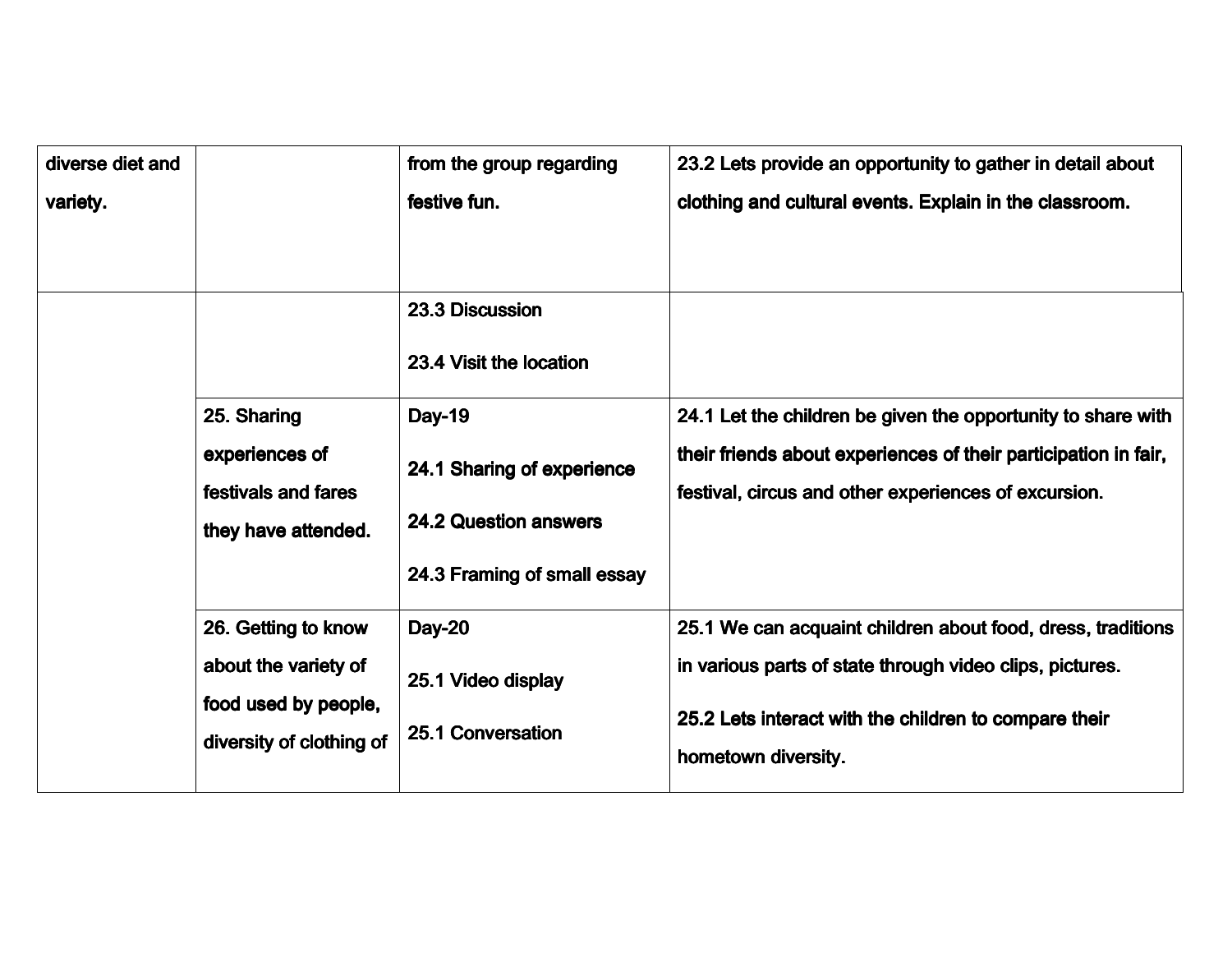|                                 | our state                                                                                        | 25.3 Costume show<br><b>25.4 Question answers</b>                                                                                                                          | 25.3 Children can wear costumes of different areas and<br>exhibit them.<br>https://www.youtube.com/watch?v=yzQQgzbvy9U                                                                                                                                                                          |
|---------------------------------|--------------------------------------------------------------------------------------------------|----------------------------------------------------------------------------------------------------------------------------------------------------------------------------|-------------------------------------------------------------------------------------------------------------------------------------------------------------------------------------------------------------------------------------------------------------------------------------------------|
|                                 |                                                                                                  |                                                                                                                                                                            | https://www.youtube.com/watch?v=2Xo9plwbVBk<br>https://www.youtube.com/watch?v=hln6GUNzMkw                                                                                                                                                                                                      |
| 28. Feel proud<br>after knowing | 26. In the map of<br><b>India</b><br>They shall identify<br>Karnataka and<br>neighbouring states | <b>Day-21</b><br>26.1 Activity of identifying<br>Karnataka and neighbouring<br>states in map.<br>26.2 The beauty of our state<br>can be seen by filling up the<br>colours. | 26.1 Furnish the map of India to small groups of children.<br>Help them to identify the neighbouring states with respect<br>to their state and direction.<br>26.2 Draw the map of state and ask them to fill in the<br>colour. Let us help them fill the colour giving them the<br>outline map. |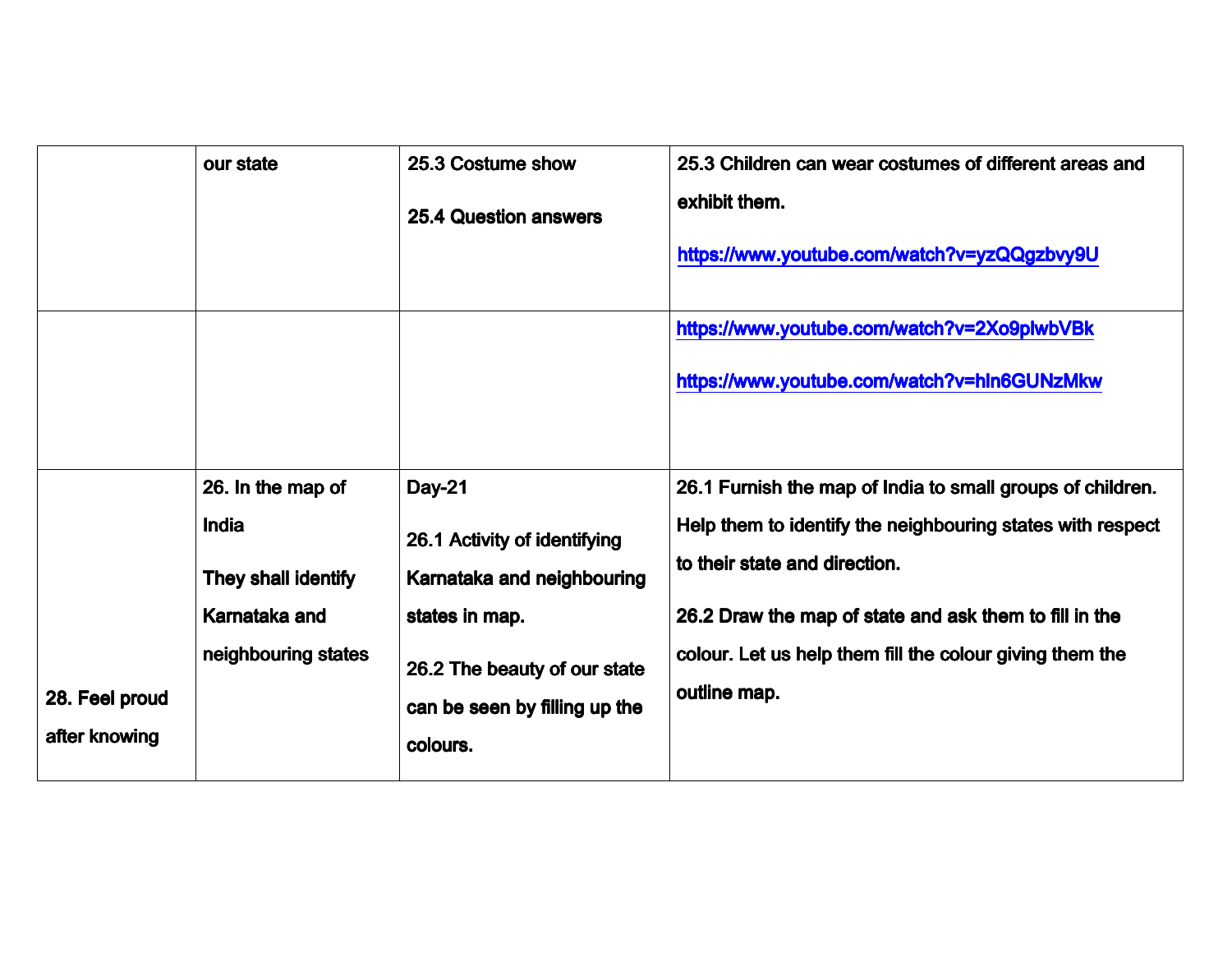| the diversity of | 27. Natural divisions                                                                                                           | <b>Day-22</b>                                                                                                                | 27.3 Show a video 'Natural sections of the Karnataka                                                                                                                                                                                                                                                                                                                                                                |
|------------------|---------------------------------------------------------------------------------------------------------------------------------|------------------------------------------------------------------------------------------------------------------------------|---------------------------------------------------------------------------------------------------------------------------------------------------------------------------------------------------------------------------------------------------------------------------------------------------------------------------------------------------------------------------------------------------------------------|
| your state       | of Karnataka will be<br>introduced                                                                                              | 27.1 Come lets watch video<br>display of our state.<br>27.2 Practice sheet.                                                  | state'.<br>Facilitate them to list out their characters.<br>https://youtube.com/watch?v=Q_jLndZxyzw<br>27.2.4 Let us make them to do the activities given in the<br>textbooks from page number 225 to 228.                                                                                                                                                                                                          |
|                  | 28. Developing an<br>attitude of introducing<br>and preserving our<br>states famous<br>historical places and<br>nature reserves | <b>Day-23</b><br>28.1 Making of album<br>28.2 Video display<br>28.3 Discussion<br>28.4 Introducing nature<br><b>reserves</b> | 28.1 Help them to compile pictures of historical places and<br>nature reserves and make albums.<br>28.2 Show them the videos of historical places and nature<br>reserves and inspire them to enjoy the beauty. Continue a<br>debate on how to protect them and create an atmosphere<br>for protection of such nature reserves that fosters a<br>protective attitude.<br>https://www.youtube.com/watch?v=17511RQZON4 |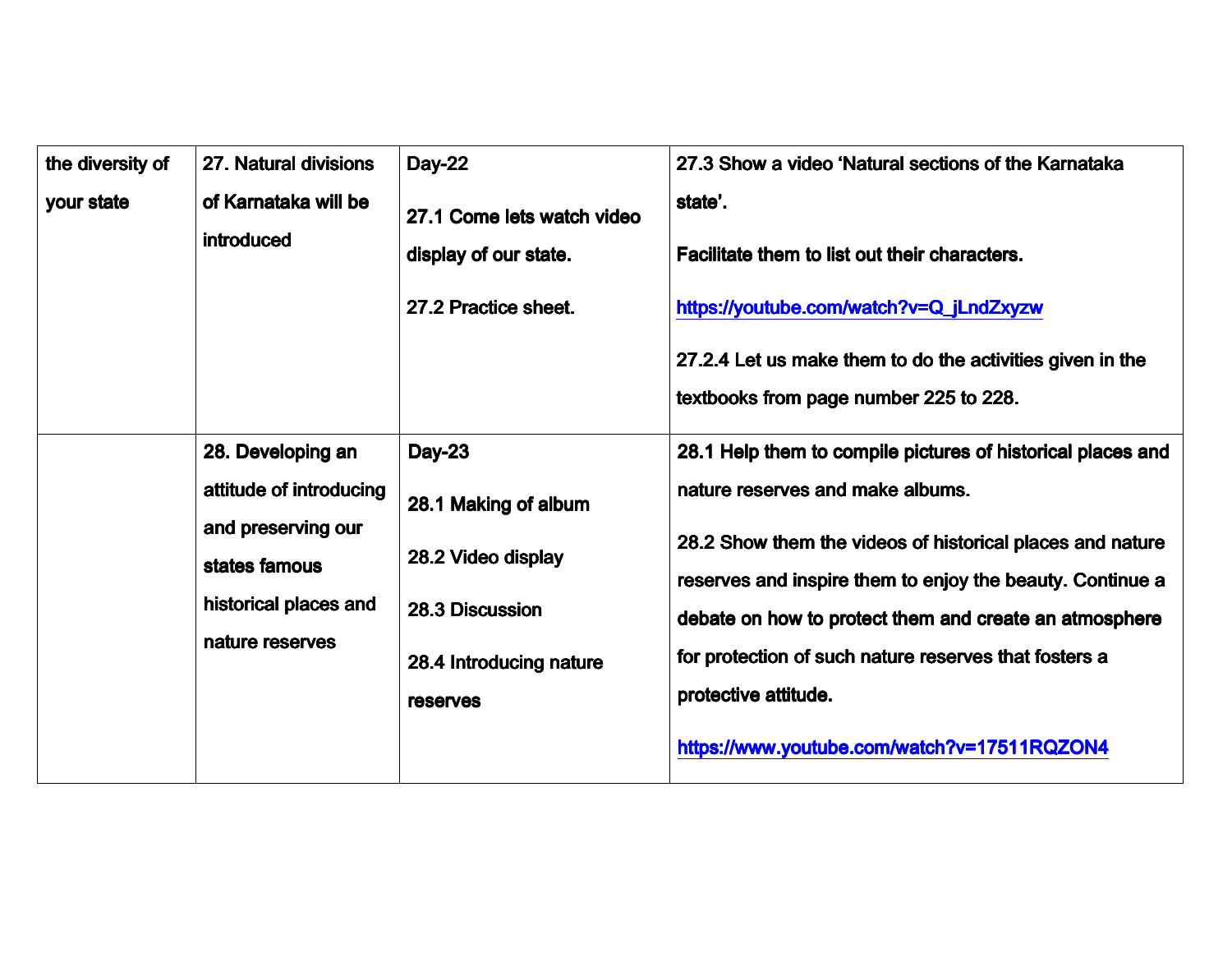|                                                                        |                                      |                                                                                 | https://www.youtube.com/watch?v=ZwJldLan5Y                                                                                                                                                                                                   |
|------------------------------------------------------------------------|--------------------------------------|---------------------------------------------------------------------------------|----------------------------------------------------------------------------------------------------------------------------------------------------------------------------------------------------------------------------------------------|
| 29. Master the<br>skill of managing<br>the garbage and<br>recycling of | 29. They shall classify<br>the waste | <b>Day-24</b><br>29.1 Playing a game of<br>classifying wastes.<br>29.2 Roleplay | 29.1 Let the children collect the waste while coming to<br>school. Allow the garbage collected to be classified in their<br>own order and give them grounds for classification.<br>If they are right let us appreciate them, if no create an |
| garbage                                                                |                                      | 29.3 Small drama                                                                | awareness about how to classify waste and ask them to<br>classify it. Label four boxes of cardboards. Repeat the                                                                                                                             |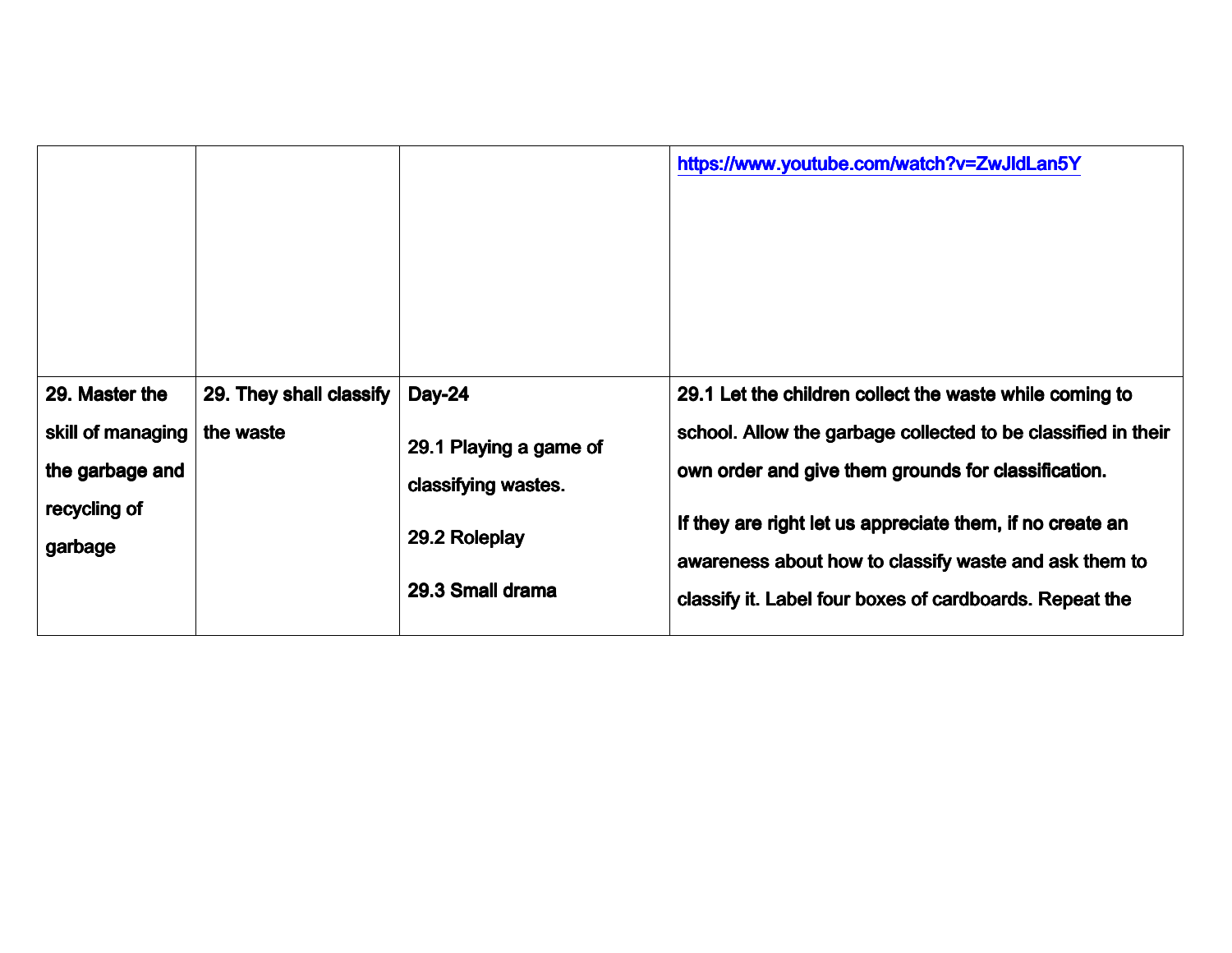| postage state<br>stop Box<br><b>ISLA-CERIS IN</b> |                                                                                                                                                                              | game of asking for trash/trash cans to be placed in the<br>appropriate box.                                                                                                                                                                                                                                                                                           |
|---------------------------------------------------|------------------------------------------------------------------------------------------------------------------------------------------------------------------------------|-----------------------------------------------------------------------------------------------------------------------------------------------------------------------------------------------------------------------------------------------------------------------------------------------------------------------------------------------------------------------|
| 30. Know proper                                   | Day-25 & 26                                                                                                                                                                  | 30.1 Let them collect the trash in their house for 3 days                                                                                                                                                                                                                                                                                                             |
| disposal methods of<br>the waste.                 | 30.1 Garbage is not only<br>harmful for health, but also<br>annoying-activity.<br>30.2 Video display<br>30.3 Field visit<br><b>30.4 Conversation</b><br>30.5 Read the poster | and notice what happens to it. Let us explain in the<br>classroom what they have observed.<br>30.2 If the garbage is not properly managed, let us explain<br>about its impact on the environment through a video.<br>https://www.youtube.com/watch?v=-nNeNBkWDhY<br>*Meet the waste/garbage collectors and let us help<br>children to discuss about garbage disposal. |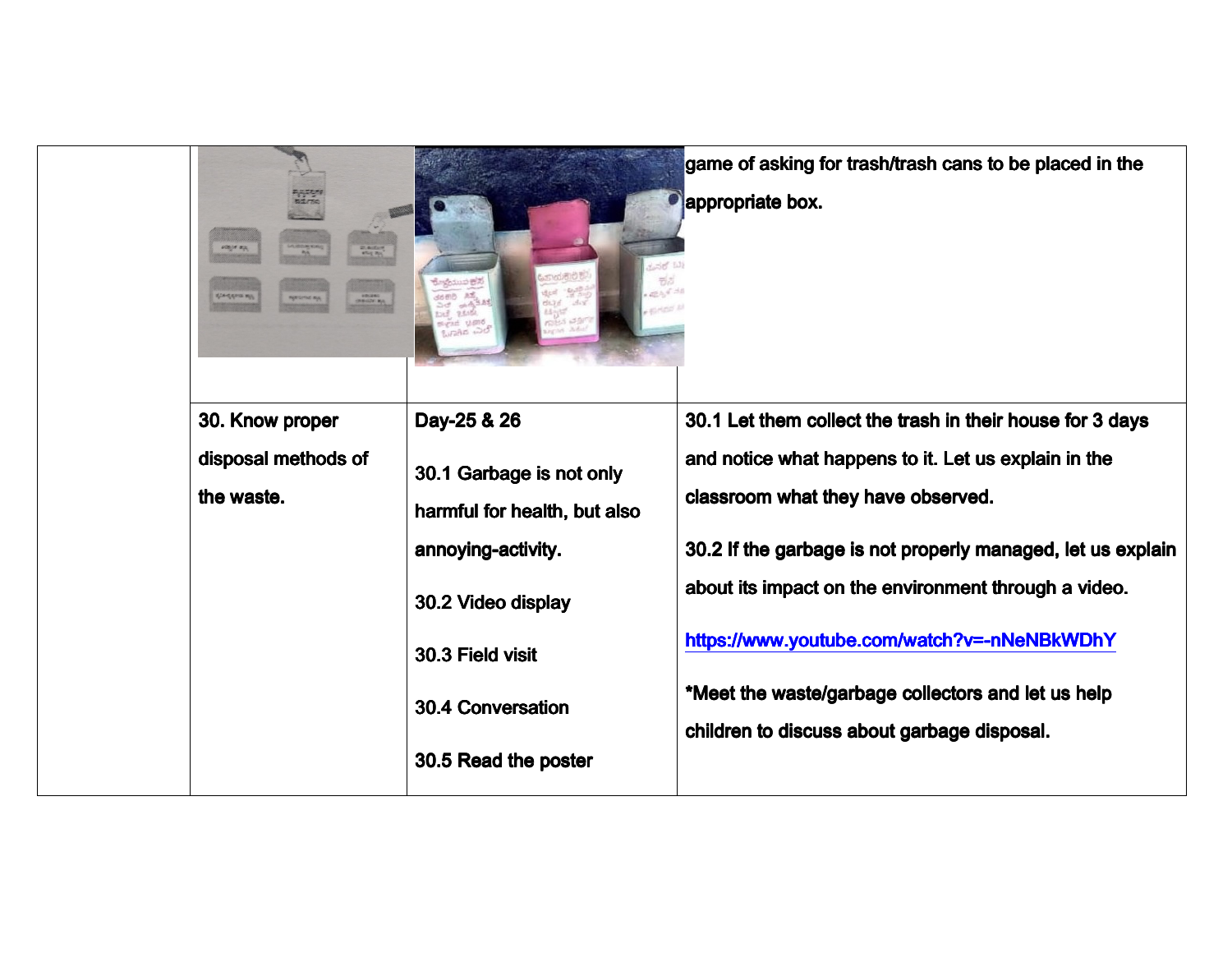|                                                        |                                                                                                                                                                | abdomead medicae<br>ுநடி<br>ವು ತನ್ನಿಲ್ಲ ಪರಮ<br>೧೮೨೦ ರು<br>ತ್ಯಾಲ್ಯದ<br>ಸ್ವಲ<br>$\frac{\partial \mathcal{L}(\mathcal{L})}{\partial \mathcal{L}(\mathcal{L})} \mathcal{L}(\mathcal{L})$<br>d dathrw sic<br>$\triangle$<br>.<br>ಶಿವಿ ಆಟು ಪರ ಆತ<br>canda Aesa<br>Canda Aesa<br>Candala<br>other as<br>www.<br>$\begin{array}{ c c c c }\hline c & d_{\text{intra}} \\ \hline \lambda & \text{over to} \\\hline \end{array}$<br>90<br><b>DESEMBATION</b><br>xona<br>$\overline{\mathcal{L}}$<br>1701307<br>att-css<br>arto esta<br>with Places<br><b>Sintwert</b><br>$T^{00,010}_{(2,10,00)}$<br>$\frac{1}{2}$<br>orves.<br>Agres<br>*Let the children do this activity. |
|--------------------------------------------------------|----------------------------------------------------------------------------------------------------------------------------------------------------------------|--------------------------------------------------------------------------------------------------------------------------------------------------------------------------------------------------------------------------------------------------------------------------------------------------------------------------------------------------------------------------------------------------------------------------------------------------------------------------------------------------------------------------------------------------------------------------------------------------------------------------------------------------------------------|
| 31. Think about the<br>ways of recycling<br>the waste. | <b>Day-27</b><br>31.1 Sharing of information<br>31.2 Useful things from<br>waste, group activity<br>31.3 Discussion<br>31.4 Exhibition of creative<br>objects. | 31.15 Let us inform them about 'R'.<br>31.2 Let us convince them for the need to reuse garbage.<br>*Lets make them to do the activity of useful things from<br>waste.                                                                                                                                                                                                                                                                                                                                                                                                                                                                                              |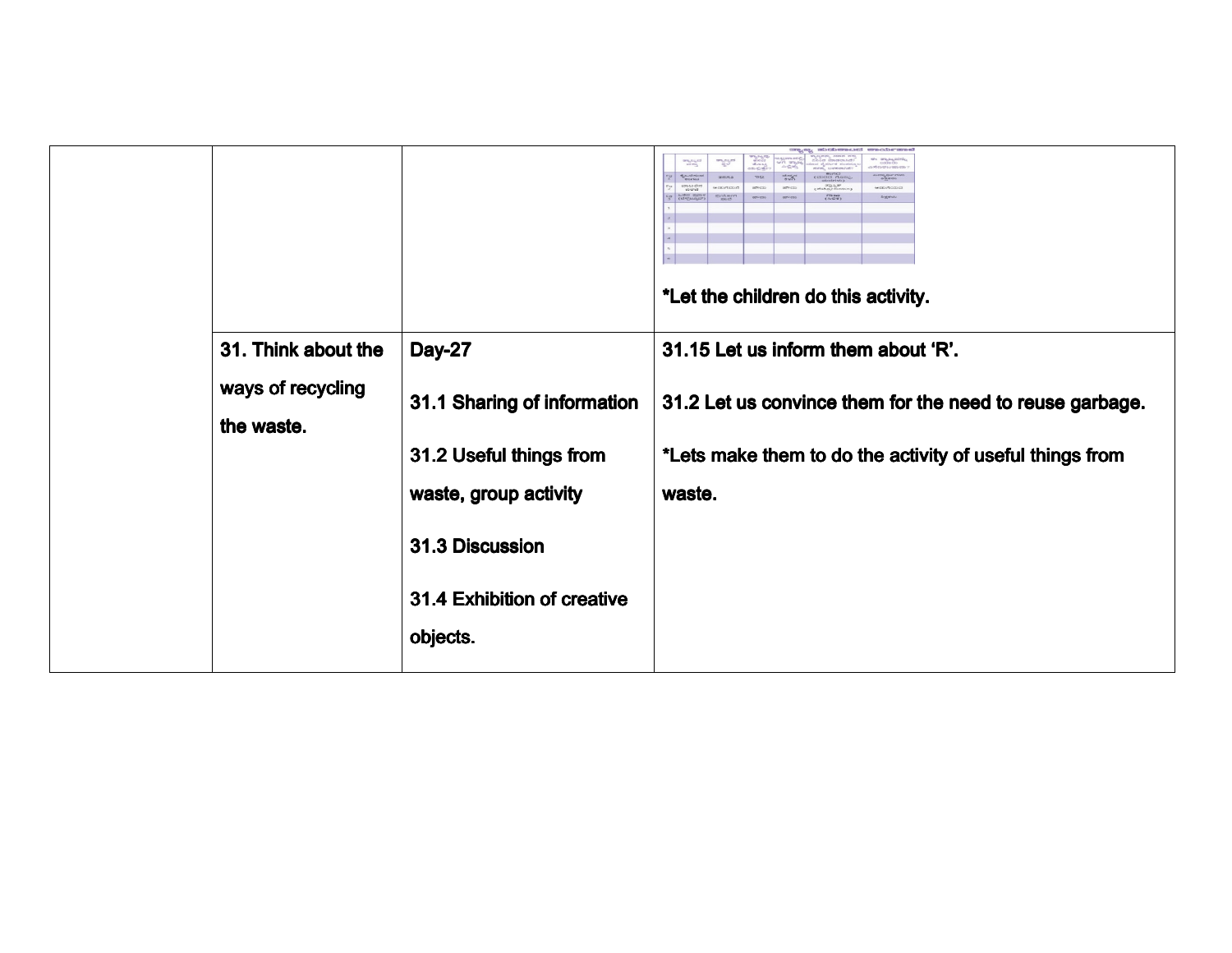| 10. They name   | 32. Identify the    | <b>Day-28</b>                    | 32.1 Let the children interview various professional people |
|-----------------|---------------------|----------------------------------|-------------------------------------------------------------|
| the toys and    | occupation in local | 32.1 Visit the location          | in their hometowns and let them know about the raw          |
| objects         | and various areas   |                                  | materials used and the final products produced.             |
| manufactured by |                     | 32.2 Matching activity           |                                                             |
| various         |                     | 32.3 Image collection of         |                                                             |
| craftsmen.      |                     | craftsmen                        |                                                             |
|                 |                     |                                  |                                                             |
|                 |                     | <b>32.4 Question and answers</b> | Let them share their experiences in the classroom. Let us   |
|                 |                     |                                  | summarize their experiences.                                |
|                 |                     |                                  | 32.2 Lets do the activity of matching the images of various |
|                 |                     |                                  | occupations and the products produced by them.              |
|                 |                     |                                  |                                                             |
|                 |                     |                                  |                                                             |